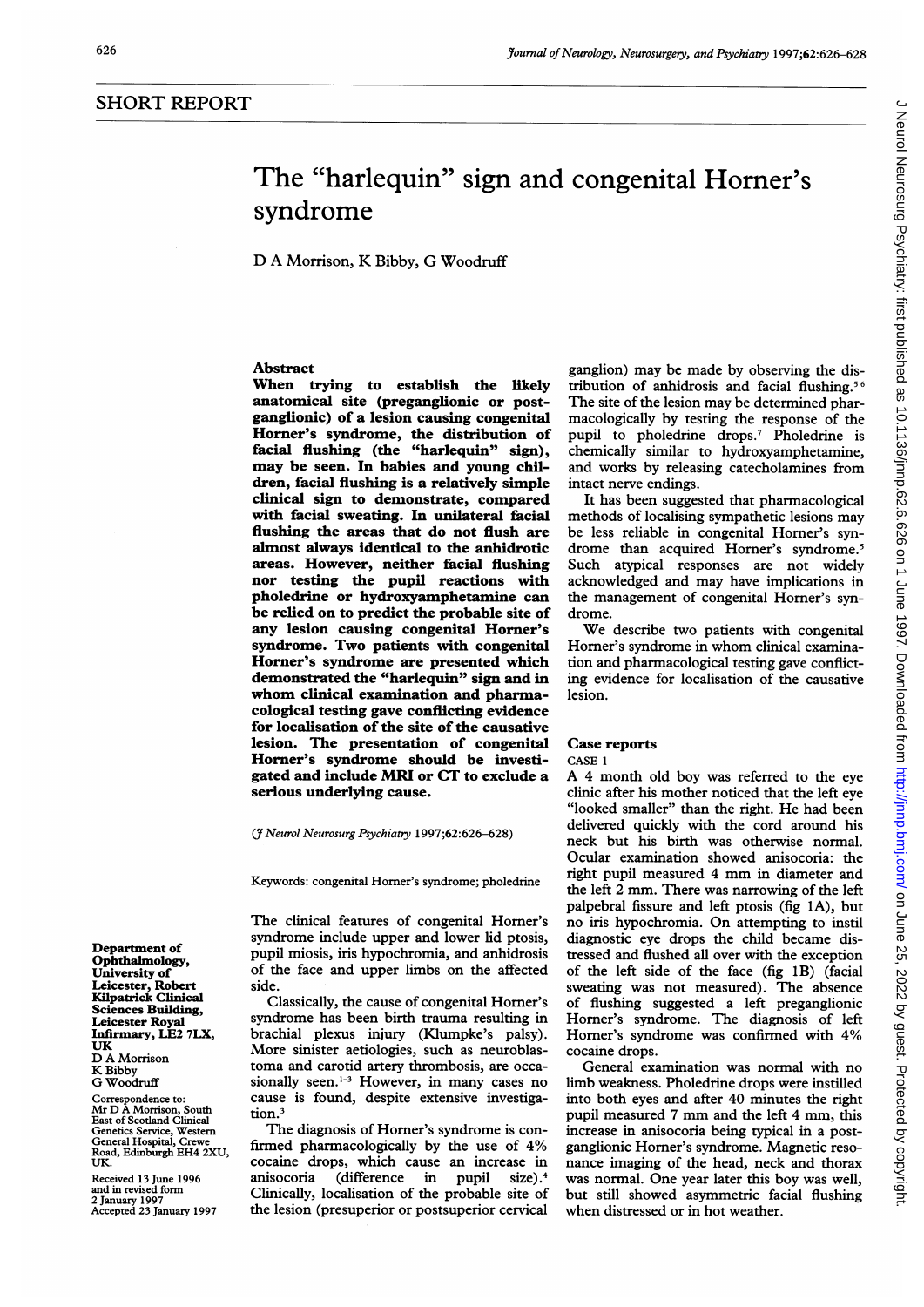Figure <sup>1</sup> (A) Case 1: left congenital Homer's syndrome. (B) Case 1: left congenital Homer's syndrome showing asymmetric facial flushing.



CASE 2 A <sup>7</sup> year old boy presented to the eye clinic with the right pupil smaller than the left since birth. His mother stated that after exercise, in hot weather, or when upset, the left side of his face and upper chest would go red where as the right side of his face did not. Examination showed the right pupil to be 3 mm in diameter and the left 5 mm, and there was  $1.5$  mm of right ptosis. There was no iris hypochromia. Visual acuity was 6/6 right and left. The right pupil did not change in size after the addit ion of 4% cocaine drops whereas the left dilated to <sup>8</sup> mm, confirming the diagnosis of <sup>a</sup> right Homer's syndrome. After running in doors and climbing stairs for a few minutes, there was a pronounced asymmetric flushing of the face with the left side red and sweaty pared with the right, implying a pregang lesion on the right side (fig 2). Some later, pupil testing with pholedrine drops caused the left pupil to increase in size from 5 mm to 6 mm. The right pupil remained at 3 mm, suggesting <sup>a</sup> postganglionic lesion.

General examination was normal and

Figure 2 Case 2: right congenital Homer's syndrome with asymmetric facial flushing (after 4% cocaine drops).





B

of the brain, neck, and thorax did not show any paravertebal mass or abnormal signal.

### **Discussion**

Congenital Horner's syndrome may be recognised clinically by the features of blepharoptosis, miosis, facial anhidrosis, and iris hypochromia. The diagnosis can be confirmed<br>with cocaine drops.<sup>4</sup>

Hydroxyamphetamine drops (1%) are highly effective in distinguishing preganglionic and postganglionic lesions.8 With a postganglionic lesion the pupil fails to dilate; with a preganglionic lesion the affected pupil dilates the same as or more than the normal side. Hydroxyamphetamine drops are no longer available in the United Kingdom, but pholedrine (Ankerpharm GmBH, Ankerwerk Rudolstadt, Germany) is structurally similar to hydroxyamphetamine and has been shown to be comparable in its effects.<sup>7</sup>

The distribution of sweating in Homer's syndrome is valuable in localising the site of the lesion clinically.6 The anatomical pathways concerned with thermoregulatory facial sweating are well established.<sup>9</sup> When the lesion is proximal to the bifurcation of the common carotid artery there is hemifacial anhidrosis on the affected side, and when the lesion is distal the loss of sweating is confined to the medial aspect of the forehead. In patients not showing anhidrosis or with only mild asymmetry there is no localisation value, and many of these will have central lesions.

In unilateral facial flushing the areas that do not flush are virtually identical to the anhidrotic areas.<sup>5910</sup> Both thermoregulatory facial flushing and emotional vasodilatation are thought to be mediated by the cervical sympathetic pathways,<sup>9</sup> travelling for the most part with branches of the external carotid artery.